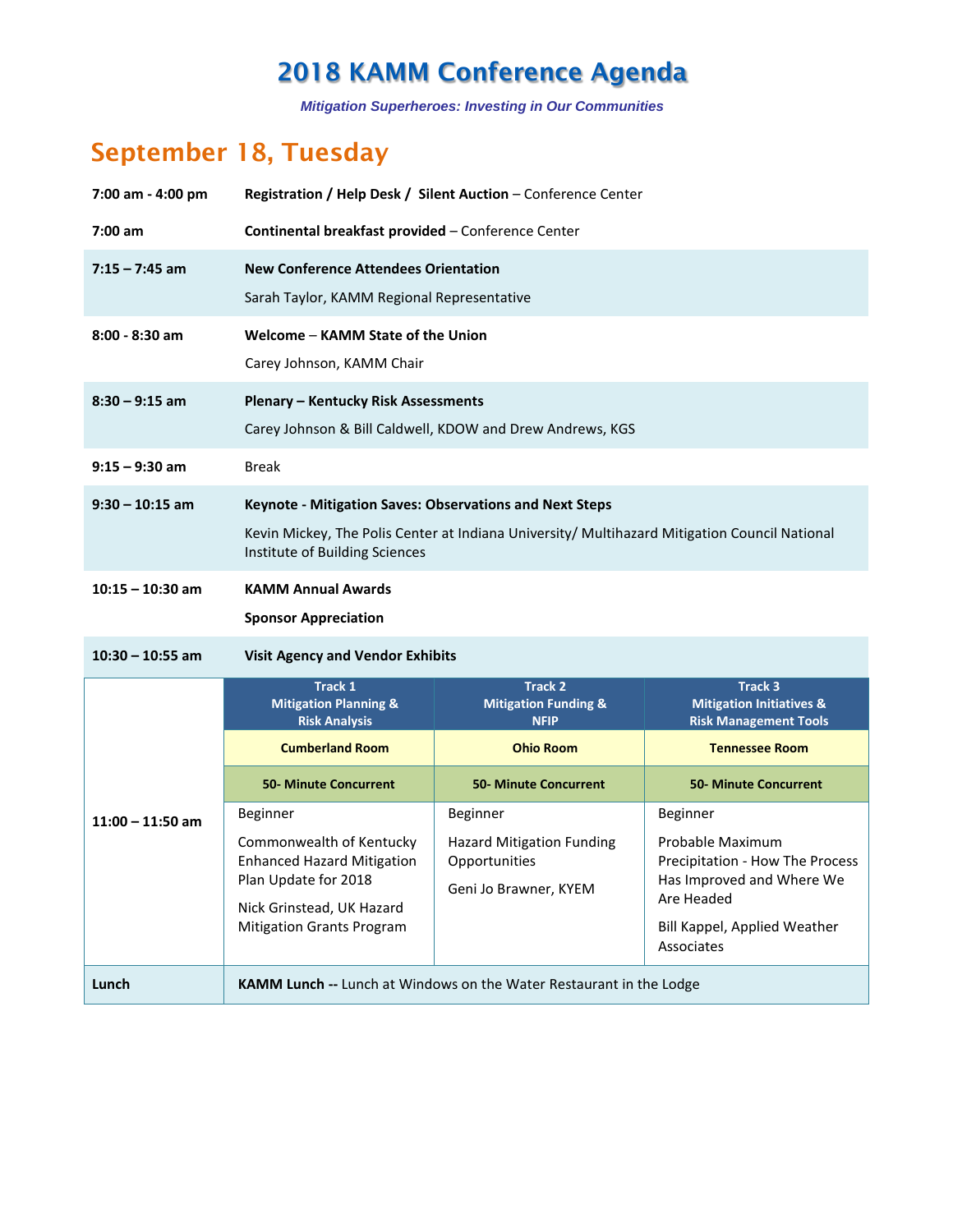|                        | <b>50- Minute Concurrent</b>                                                                | <b>50- Minute Concurrent</b>                                                      | <b>50- Minute Concurrent</b>                                                           |  |
|------------------------|---------------------------------------------------------------------------------------------|-----------------------------------------------------------------------------------|----------------------------------------------------------------------------------------|--|
|                        | Beginner                                                                                    | Beginner                                                                          | Beginner                                                                               |  |
| $1:00 - 1:50$ pm       | Statewide HAZUS<br>Mike Greene & Emily Groves,                                              | <b>Flood Mitigation Assistance</b><br><b>Grants for Mitigation</b><br>Superheroes | Why use GIS in FEMA's<br>National Flood Insurance<br><b>Program's Community Rating</b> |  |
|                        | <b>Stantec</b>                                                                              | Esther White, UK Hazard<br><b>Mitigation Grant Program</b>                        | System?<br>Christina Groves, ISO                                                       |  |
|                        |                                                                                             |                                                                                   |                                                                                        |  |
| $1:50 - 2:00$ pm       | <b>Break</b>                                                                                |                                                                                   |                                                                                        |  |
|                        | 1/2 Hr. Concurrent                                                                          | 1/2 Hr. Concurrent                                                                | 1/2 Hr. Concurrent                                                                     |  |
|                        | <b>Structure-Based Risk</b>                                                                 | Beginner                                                                          | Intermediate                                                                           |  |
| $2:00 - 2:30$ pm       | Assessment<br>Carey Johnson, KDOW &<br>Katelyn Henry, AECOM                                 | Department of Local<br>Government Flood Control<br>Match Program and CERF         | 100% Passive No Manpower No<br>Electricity                                             |  |
|                        |                                                                                             | Programs                                                                          | Victor Althoff, FloodBreak                                                             |  |
|                        |                                                                                             | Aaron Jones, DLG                                                                  |                                                                                        |  |
| $2:30 - 2:45$ pm       | <b>Break</b>                                                                                |                                                                                   |                                                                                        |  |
|                        | <b>50- Minute Concurrent</b>                                                                | 2 Hour Workshop - NFIP Part 1                                                     | <b>50- Minute Concurrent</b>                                                           |  |
|                        | Intermediate                                                                                | Beginner                                                                          | Beginner                                                                               |  |
| $2:45 - 3:35$ pm       | Elevation or Demolition of<br><b>Flood Hazard Structures</b><br>along the Ohio River        | National Flood Insurance<br>Program (NFIP) 101<br>Alex VanPelt, KDOW              | CRS Activity 330 Outreach<br>Projects: What Types of<br>Outreach Receive credit?       |  |
|                        | Jim Urban, Oldham County<br>Planning and Development<br><b>Services</b>                     |                                                                                   | Christina Groves, ISO                                                                  |  |
| 3:35-3:45 pm           | <b>Break</b>                                                                                |                                                                                   |                                                                                        |  |
|                        | <b>50-Minute Concurrent</b>                                                                 | 2 Hour Workshop - NFIP Part 2                                                     | <b>50-Minute Concurrent</b>                                                            |  |
|                        | Intermediate                                                                                | Beginner                                                                          | Beginner/Intermediate                                                                  |  |
| $3:45 - 4:35$ pm       | <b>Hazard Mitigation</b><br>NFIP 101, continued<br>Planning What Does<br>Alex VanPelt, KDOW | Communicating Flood Risk to<br>the Public                                         |                                                                                        |  |
|                        | Success Look Like?                                                                          |                                                                                   | Lori Rafferty & Matt Schaaf,                                                           |  |
|                        | Josh Human, Stantec                                                                         |                                                                                   | Louisville MSD                                                                         |  |
| 4:40 pm                | <b>Visit Agency and Vendor Exhibits</b>                                                     |                                                                                   |                                                                                        |  |
| <b>At Your Leisure</b> |                                                                                             | <b>KAMM Dinner - Windows on the Water Restaurant in the Lodge</b>                 |                                                                                        |  |
|                        | <b>Networking at the Beach</b>                                                              |                                                                                   |                                                                                        |  |
| $6:30 - 10:00$ pm      | Yard games galore!                                                                          |                                                                                   |                                                                                        |  |
|                        | Music by KAMM's favorite, Lindsey Williams                                                  |                                                                                   |                                                                                        |  |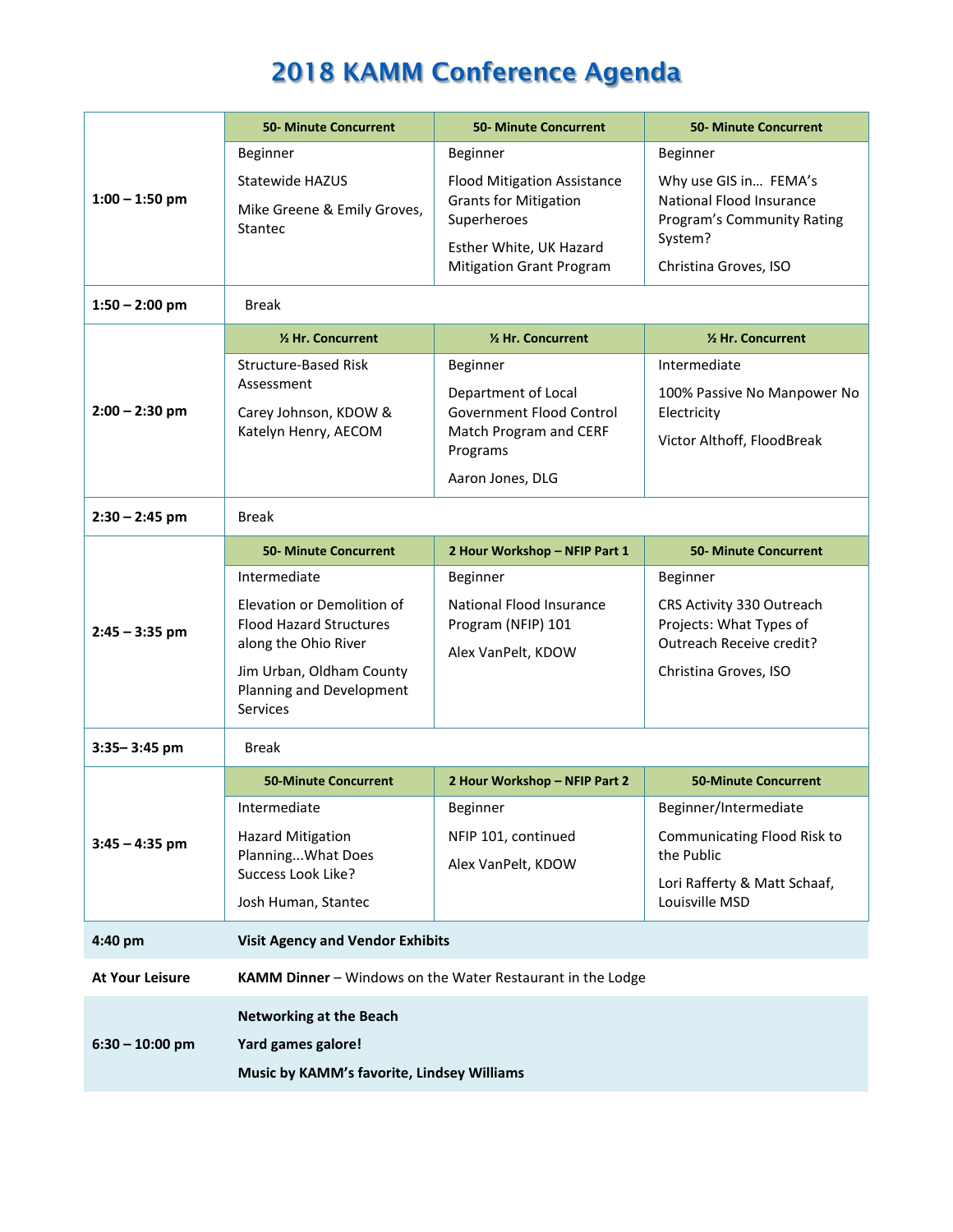#### **September 19, Wednesday**

| 7:00 am - 4:00 pm | <b>Registration / Help Desk / Silent Auction - Conference Center</b>                                          |                                                                                                    |  |
|-------------------|---------------------------------------------------------------------------------------------------------------|----------------------------------------------------------------------------------------------------|--|
| $7:00$ am         | <b>Continental breakfast provided</b>                                                                         |                                                                                                    |  |
| $7:15 - 7:45$ am  | Join Your KAMM Regional Meeting -KAMM has 4 regions<br>Regional Representative Elections in Regions I and III |                                                                                                    |  |
| $8:00 - 8:05$ am  | Welcome $-$<br>Carey Johnson, KAMM Chair                                                                      |                                                                                                    |  |
| $8:05 - 9:05$ am  | Plenary - Kentucky Silver Jackets<br><b>USACE</b><br><b>FEMA</b><br><b>USGS</b><br><b>NRCS</b><br><b>NWS</b>  | <b>EPA</b><br><b>KYEM</b><br><b>KDOW</b><br><b>KGS</b><br><b>KYTC</b><br><b>DLG</b><br><b>KAMM</b> |  |
| $9:05 - 9:15$ am  | <b>Acknowledging KAMM Partnerships</b><br>KAMM MOAs with KSA and KAMP                                         |                                                                                                    |  |

#### **9:15 – 9:45 am Agency and Vendor Exhibits**

|                    | <b>Track 1</b><br><b>Dams</b>                                                          | <b>Track 2</b><br><b>Mapping Tools, &amp;</b><br><b>Public Assistance</b>                              | Track 3<br><b>Stormwater &amp;</b><br><b>Stream Programs</b>            |
|--------------------|----------------------------------------------------------------------------------------|--------------------------------------------------------------------------------------------------------|-------------------------------------------------------------------------|
|                    | <b>Cumberland Room</b>                                                                 | <b>Ohio Room</b>                                                                                       | <b>Tennessee Room</b>                                                   |
| $9:45 - 10:15$ am  | 1/2 Hr. Concurrent                                                                     | 1/2 Hr. Concurrent                                                                                     | 1/2 Hr. Concurrent                                                      |
|                    | Intermediate                                                                           | Beginner                                                                                               | Beginner                                                                |
|                    | National Levee Inventory and<br>Review Liaison Program<br>Ashley Stephens & Dan Frank, | <b>Flood Inundation Mapping</b><br>Justin Boldt, USGS                                                  | Mission (Finally) Accomplished:<br>Reissuing the Phase II MS4<br>Permit |
|                    | <b>USACE</b>                                                                           |                                                                                                        | Abigail Rains, KDOW                                                     |
|                    | 1/2 Hr. Concurrent                                                                     | 1/2 Hr. Concurrent                                                                                     | 1/2 Hr. Concurrent                                                      |
| $10:20 - 10:50$ am | Intermediate                                                                           | Intermediate                                                                                           | Intermediate                                                            |
|                    | 1D vs 2D Dam Breach                                                                    | Floodplain Inundation                                                                                  | <b>Targeted Stream Restoration</b>                                      |
|                    | Modeling<br>Mario Sebastiani, Civil &<br>Environmental Consultants,<br>Inc. (CEC)      | Mapping using Combined<br>One-Dimensional/Two-<br><b>Dimensional Models</b><br>Kevin Miller, Gomez and | Jim Turner, GPD Group                                                   |
|                    |                                                                                        | Sullivan Engineers, D.P.C.                                                                             |                                                                         |
| $10:50 - 11:00$ am | <b>Break</b>                                                                           |                                                                                                        |                                                                         |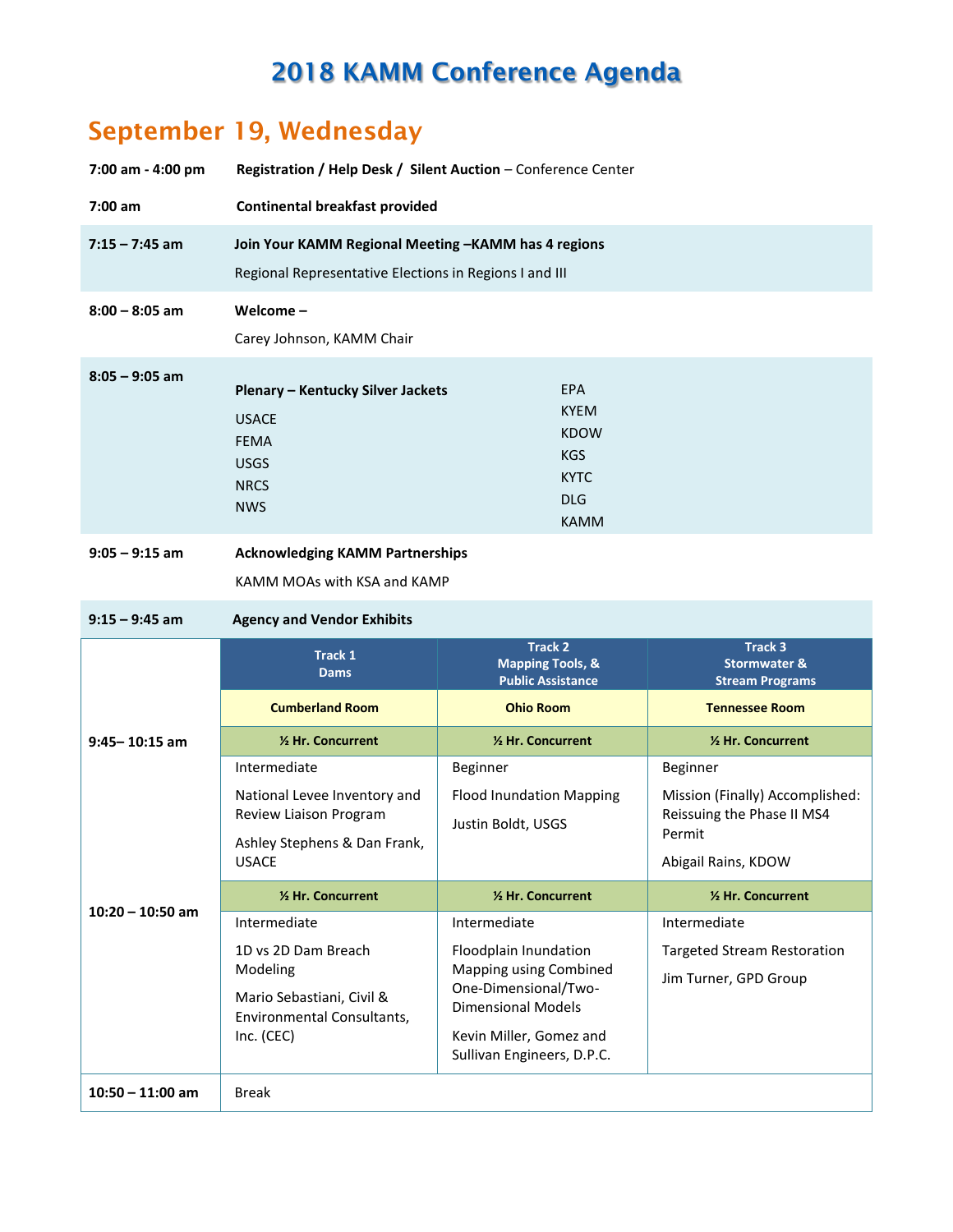| $11:00 - 11:50$ pm | <b>50- Minute Concurrent</b>                                                                                    | <b>50- Minute Concurrent</b>                                                                                               | <b>50- Minute Concurrent</b>                                                                                                                    |
|--------------------|-----------------------------------------------------------------------------------------------------------------|----------------------------------------------------------------------------------------------------------------------------|-------------------------------------------------------------------------------------------------------------------------------------------------|
|                    | Beginner<br>All You Ever Needed or<br>Wanted to Know about USACE<br>Brandon Brummett, USACE,                    | Beginner<br>406 is in the Mix!<br>Understanding the 406<br><b>Mitigation Process</b>                                       | Beginner<br>Introduction to Simple Low<br>Impact Development (LID)<br><b>Stormwater Treatment Design</b>                                        |
|                    | Louisville District                                                                                             | Derek Fellows, FEMA RIV                                                                                                    | - a Case Study<br>Dale Salmon, City of Mt.<br>Washington                                                                                        |
| Lunch              | KAMM Lunch - Windows on the Water Restaurant in the Lodge                                                       |                                                                                                                            |                                                                                                                                                 |
|                    | <b>50- Minute Concurrent</b>                                                                                    | <b>50- Minute Concurrent</b>                                                                                               | <b>50- Minute Concurrent</b>                                                                                                                    |
|                    | Intermediate                                                                                                    | Beginner                                                                                                                   | Beginner                                                                                                                                        |
| $1:00 - 1:50$ pm   | Scenic Lake Dam -<br>Liquefaction Analysis and<br>Deep Mixing Method (DMM)<br>Construction                      | Don't Leave 406 Hazard<br>Mitigation Funding on the<br>Table!<br>Laurel Matula, ER Assist Inc.,                            | Emergency Management,<br>Hazard Mitigation and<br><b>Nonpoint Source Programs:</b><br>Planning Together Today for<br><b>Resilient Community</b> |
|                    | Marilyn Thomas, KDOW, Sean<br>Craig, AECOM & Doug Barber,<br>Raito, Inc.                                        | Disaster Funding Solutions &<br>Jimmy Stahl, GPD Group                                                                     | Watersheds of Tomorrow<br>Esther White, UK HMGP &<br>Alanna Conley, EPA RIV                                                                     |
|                    |                                                                                                                 |                                                                                                                            |                                                                                                                                                 |
| $1:50 - 2:00$ pm   | Break                                                                                                           |                                                                                                                            |                                                                                                                                                 |
|                    |                                                                                                                 |                                                                                                                            |                                                                                                                                                 |
|                    | Track 1<br>Dam,                                                                                                 | <b>Track 2</b><br><b>NFIP/CRS Basics</b>                                                                                   | <b>Track 3</b><br><b>Green Initiatives &amp;</b>                                                                                                |
|                    | <b>Preparedness &amp; Funding</b>                                                                               | <b>Community Repetitive Loss</b>                                                                                           | <b>Bridges</b>                                                                                                                                  |
|                    | <b>50- Minute Concurrent</b>                                                                                    | <b>50- Minute Concurrent</b>                                                                                               | <b>50- Minute Concurrent</b>                                                                                                                    |
|                    | Beginner to Advanced                                                                                            | Beginner                                                                                                                   | Intermediate                                                                                                                                    |
| $2:00 - 2:50$ PM   | Hurricane Joaquin in South<br>Carolina and Hurricane                                                            | Common Floodplain Permit<br>and Elevation Certificate                                                                      | Green Infrastructure In<br>Mitigation                                                                                                           |
|                    | Matthew in North Carolina:                                                                                      | Errors                                                                                                                     | Chelsea Klein & Kate Ryan,                                                                                                                      |
|                    | Lessons Learned in Risk<br>Communication and Risk<br><b>Management For Dams</b>                                 | Alex VanPelt, KDOW &<br>Christina Groves, ISO                                                                              | <b>FEMA RIV</b>                                                                                                                                 |
|                    | John Plisich, FEMA RIV                                                                                          |                                                                                                                            |                                                                                                                                                 |
| $2:50 - 3:05$ pm   | <b>Break</b>                                                                                                    |                                                                                                                            |                                                                                                                                                 |
|                    | <b>50- Minute Concurrent</b>                                                                                    | <b>50- Minute Concurrent</b>                                                                                               | <b>50- Minute Concurrent</b>                                                                                                                    |
|                    | Intermediate                                                                                                    | Beginner/Intermediate                                                                                                      | Beginner                                                                                                                                        |
| $3:05 - 3:55$ pm   | Preparing a Community for<br>Natural Disasters through<br>Notification Systems and<br><b>Tornado Safe Rooms</b> | Is the Repetitive Loss Area<br>Analysis Right for your<br>Community to Obtain Points<br>in the Community Rating<br>System? | <b>KYTC Bridge Program</b><br>Marshall Carrier, KYTC                                                                                            |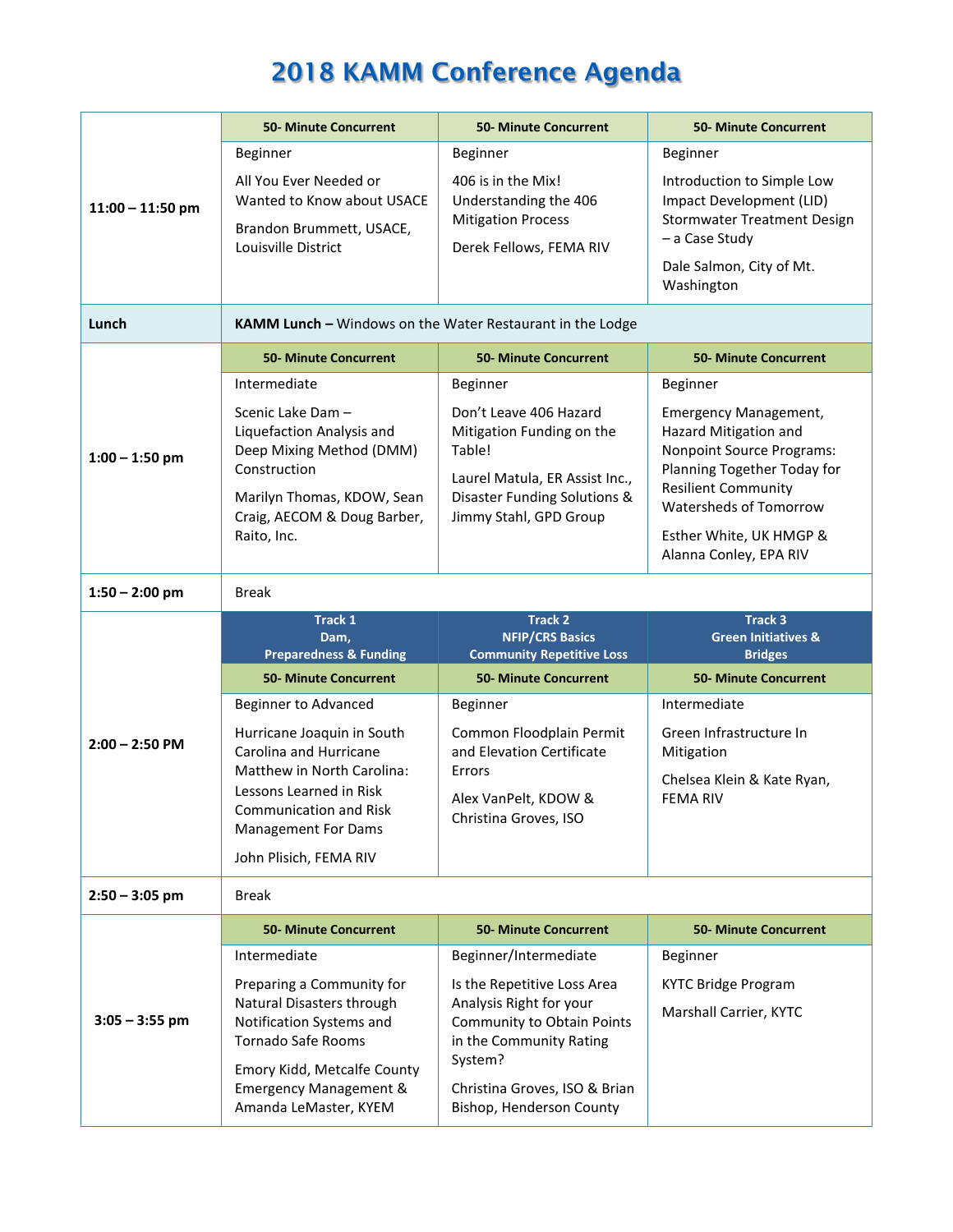| $3:55 - 4:10$ pm  | <b>Break</b>                                                                                                                                         |                                                                                          |                                                                                                                                                              |
|-------------------|------------------------------------------------------------------------------------------------------------------------------------------------------|------------------------------------------------------------------------------------------|--------------------------------------------------------------------------------------------------------------------------------------------------------------|
|                   | 1/2 Hr. Concurrent                                                                                                                                   | 1/2 Hr. Concurrent                                                                       | 1/2 Hr. Concurrent                                                                                                                                           |
| $4:10 - 4:40$ pm  | Cashing in on Stream<br>Restoration<br>Sarah Taylor, GeoMorphics                                                                                     | Intermediate<br>The Future of Floodplain<br>Management in Kentucky<br>Alex VanPelt, KDOW | Beginner<br><b>Incorporating Green</b><br>Infrastructure/Low Impact<br>Development into your local<br><b>Hazard Mitigation Plans</b><br>Drew Parker, EPA RIV |
| $5:00$ pm         | Last Chance! We are closing out the:<br><b>Silent Auction</b><br>$\bullet$<br><b>KAMM Store</b><br>$\bullet$<br><b>Exhibits/Vendors</b><br>$\bullet$ |                                                                                          |                                                                                                                                                              |
| $6:30 - 10:00$ pm | Cookout at the Beach - Steve Noe at the Grill<br>Annual Cornhole Tournament - Samantha Johnson, Coordinator                                          |                                                                                          |                                                                                                                                                              |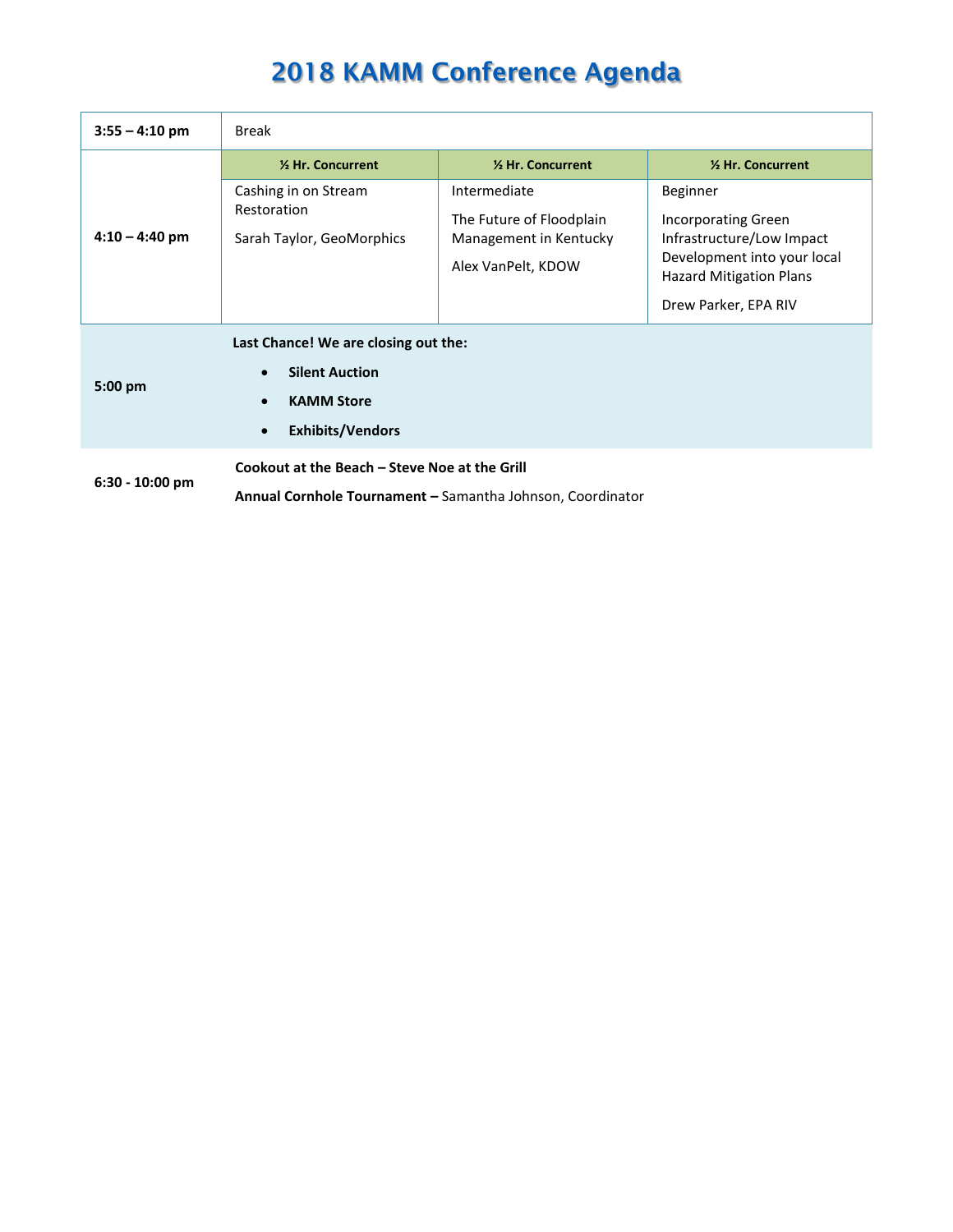## **September 20, Thursday**

| 7:00 am - noon     | Registration / Help Desk - Conference Center Lobby                                                                                                                                                                                         |                                                                                                                                                         |                                                                                                                                        |
|--------------------|--------------------------------------------------------------------------------------------------------------------------------------------------------------------------------------------------------------------------------------------|---------------------------------------------------------------------------------------------------------------------------------------------------------|----------------------------------------------------------------------------------------------------------------------------------------|
| $7:00$ am          | Breakfast for Champions - Big ole breakfast provided                                                                                                                                                                                       |                                                                                                                                                         |                                                                                                                                        |
| $7:15 - 8:00$ am   | <b>Committee Meeting Breakfast for Champions</b><br><b>Flood Mitigation</b><br>$\bullet$<br><b>Education and Professional Development</b><br>$\bullet$<br><b>CRS User's Group</b><br>$\bullet$<br><b>Emergency Management</b><br>$\bullet$ |                                                                                                                                                         |                                                                                                                                        |
| $8:10 - 8:15$ am   | Welcome $-$<br>Jimmy Stahl, KAMM Conference Chair<br>Welcome Regional Representatives to KAMM Board                                                                                                                                        |                                                                                                                                                         |                                                                                                                                        |
| $8:15 - 9:05$ am   | Plenary - The Flood of '18 - a Top 10 Flood on the Lower Ohio<br>Joe Sullivan & Mary Lamm, NWS                                                                                                                                             |                                                                                                                                                         |                                                                                                                                        |
| $9:05 - 9:20$ am   | <b>Break</b>                                                                                                                                                                                                                               |                                                                                                                                                         |                                                                                                                                        |
|                    | Track 1<br><b>Engineering Geeks &amp;</b><br><b>KYTC Update</b><br><b>Cumberland Room</b>                                                                                                                                                  | Landslide Success Story,<br><b>CRS &amp; Emergency</b><br><b>Management Ideas</b><br><b>Ohio Room</b>                                                   | Track 3<br><b>Flood Recovery &amp;</b><br><b>Lessons Learned</b><br><b>Tennessee Room</b>                                              |
|                    | 1/2 Hr. Concurrent                                                                                                                                                                                                                         | 1/2 Hr. Concurrent                                                                                                                                      | 1/2 Hr. Concurrent                                                                                                                     |
| $9:20 - 9:50$ am   | Intermediate<br><b>Hydrologic Warning Systems:</b><br><b>Helping Mitigation</b><br>Superheroes Respond to<br>Floods<br>Bradley Heilwagen, NHWC                                                                                             | Intermediate<br>Success Story: Boyd County<br>Landslide Projects<br>Tim Wallin, Boyd County<br><b>Code Enforcement</b>                                  | Intermediate<br>2018 Ohio River Flood<br>Recovery - Louisville Metro<br>Tony Marconi, RA Consultants,<br>LLC & Marc Thomas, Louisville |
|                    |                                                                                                                                                                                                                                            |                                                                                                                                                         | <b>MSD</b>                                                                                                                             |
| $9:50 - 10:05$ am  | <b>Break</b>                                                                                                                                                                                                                               |                                                                                                                                                         |                                                                                                                                        |
|                    | <b>50- Minute Concurrent</b>                                                                                                                                                                                                               | <b>50- Minute Concurrent</b>                                                                                                                            | <b>50- Minute Concurrent</b>                                                                                                           |
| $10:05 - 10:55$ am | Intermediate<br>I-69 ORX Project update<br>Marshall Carrier, KYTC                                                                                                                                                                          | Intermediate<br>Are you Ready to Get CRS<br>Credit for your Work in<br><b>Emergency Management?</b><br>Christina Groves, ISO &<br>Bobby Carpenter, KYEM | Intermediate<br>Ten Lessons Learned from 20+<br>Flood Response Plans<br>Sheila McKinley, Christopher B<br>Burke Engineering, LLC       |